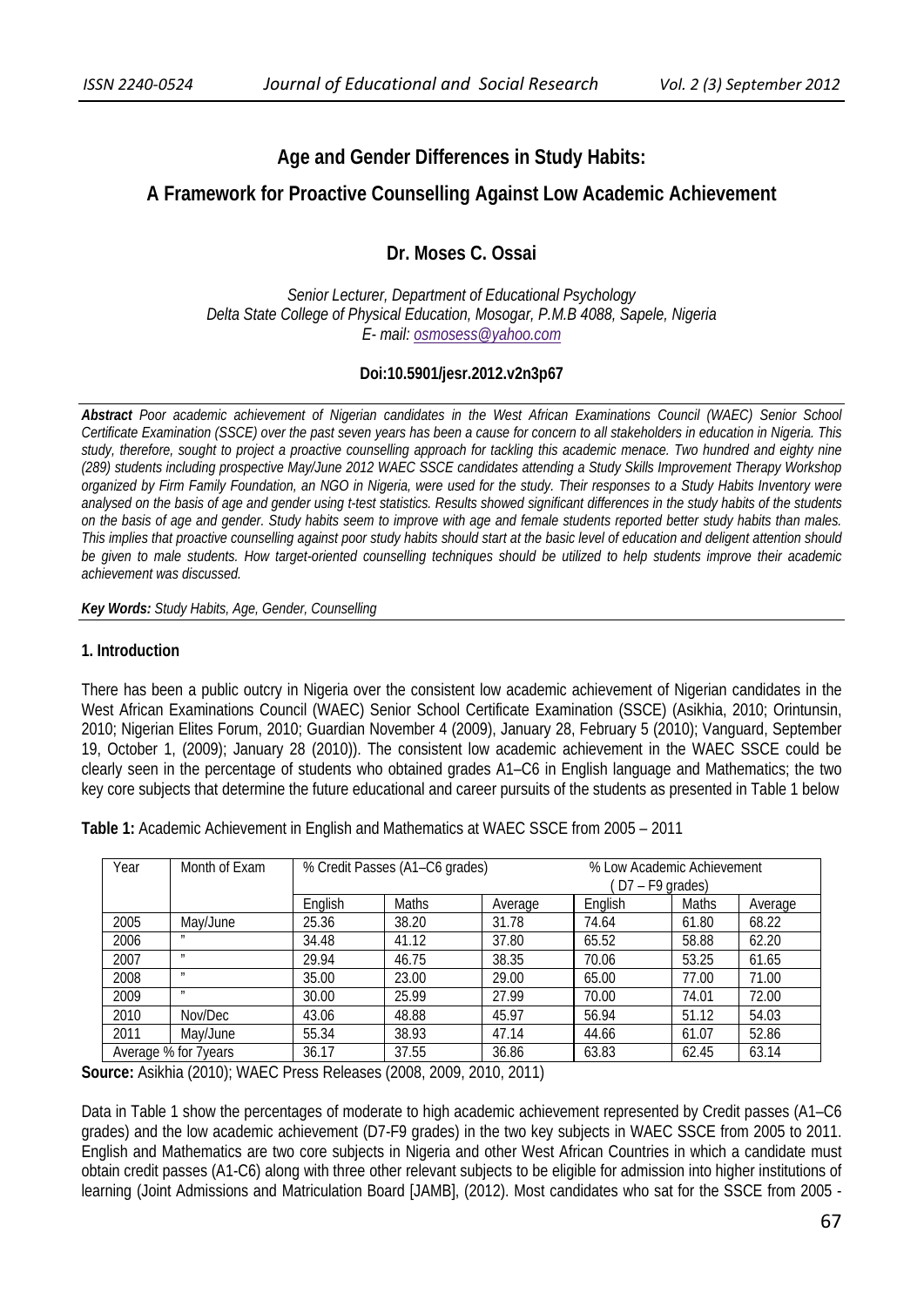2011 failed to meet this criterion. The average % achievement in the two subjects for the seven years (grades A1-C6) is 36.86 while the low achievement (grades D7-F9) is 63.14.

 The above background has given rise to research efforts to find strategies for tackling the poor performance of Nigerian candidates in the WAEC SSCE especially given the fact that Nigeria presents the largest number of candidates for the examinations every year in West African sub-region. For example in May/June 2009 examinations 1.3 million Nigerian candidates enrolled (WAEC, 2009). Some recent studies have looked at the roles of teachers and parents in finding solution to the low academic achievement such as Asikhia (2010); Ojerinde, Kolo & Onyeneho (2010) but the counselling perspective has been scarcely explored. The present study has, therefore, narrowed down on age and gender differences in study habits as a basis for adopting a counselling framework for tackling the menace of low academic achievement in secondary school terminal certificate examination conducted by WAEC.

#### *1.1 Conceptual Framework of the Study*

This study is hinged on the conceptual framework presented in Figure 1 below.

 **Fig 1***:* Proactive Counselling Framework for Improved Academic Achievement



The conceptual framework presented in Figure 1 portrays proactive counselling as focusing on the age and gender of students; the likely determinants of their study habits with a view to improving academic achievement. Studies have affirmed the strong relationship between study habits and academic achievement. For example, Felipe (2008) and Aluja & Blanch (2007) indicated that students fail examinations because they do not study enough. Fielden (2004); Crede & Kuncel (2008) and Ossai (2011) in their respective studies found strong predictive relationships between study habits and academic performance related variables. The Ossai study investigated study habit as a predictor of students' examination behaviour especially the tendency to engage in examination malpractices (cheating during examinations). It was found that students who had poor study habits were more likely to engage in examination malpractices and that gender did not significantly moderate this tendency. Conversely, students who scored highly on the study habits inventory seemed to possess more positive examination behaviour and traits related to better academic performance. The framework presented in Figure 1 is based on the coordination and balance that is encapsulated in an archer's equipment (the bow and arrow) if the target is to be hit accurately. The bow is pulled in such a manner that the arrow flies directly to the target. This requires the right amount of force, balance, positioning, aiming and release of the arrow. The archer must be very skillful, knowledgeable and tactful to achieve his objective. The archer is represented by the proactive counselling and teaching that should be given to the students. The students' age and gender are presented as the delicate balance in the position of the arrow (study habits) by giving the students the adequate amount of attention required of their age and gender in order for them to concentrate and hit the target (high academic achievement).

 In some previous studies, study habits as a variable responsible for superior academic performance or otherwise has been examined vicariously in conjunction with other factors that interface with it to exert tremendous impact on academic achievement. Variables such as age, gender, class or grade level, IQ, parents' socio-economic status or educational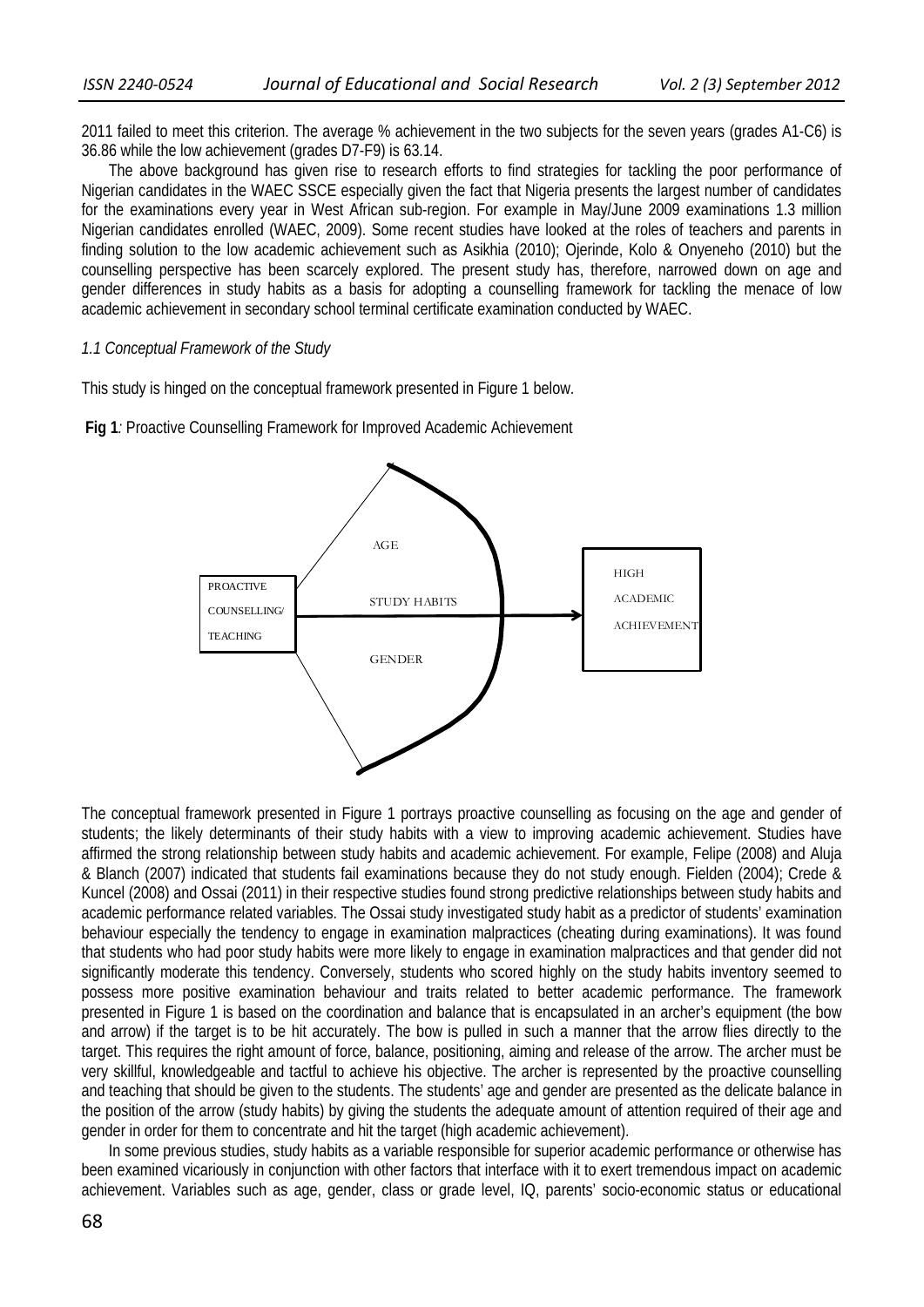attainment amongst other environmental and biological or personality factors have been suggested to interplay with study habits to determine academic achievement ( Asikhia, 2010; Bagongon & Edpalina, 2009; Robinson, 1994; Aluja & Blanch, 2004; Ossai, 2004a,b; Singh, Muktesh & Snehalata, 2010). Results of studies on study habit as a function of age and gender have been very interesting and illuminating though findings have differed from one study to another. For example, the Aluja & Blanch study found that girls scored higher on a study habits measure whereas the Robinson study reported masculine characteristics as being more strongly related to effective study habits then feminine ones. On the other hand, the studies by Kagu (2003) and Ossai (2004 a, b; 2011) found no significant difference in the study habits of male and female students. The age factor seems to have been a more predictable determinant of study habits. Powell (2011), for instance, found that students whose ages were above 23 reported using deeper level study habits more often then younger students. The younger students adopted more of the superficial level of study habits which correlated positively with lower academic performance. Therefore, the present study will analyse the differences in the study habits of students on the basis of their ages and gender with a view to establishing a proactive counselling strategy for prevention of low academic achievement in both WAEC and National Examination Council (NECO) SSCE.

## *1.3 Research Questions and Hypotheses*

The following research questions guided the study:

- (i) Do study habits differ according to the age of students?
- (ii) Do study habits differ on the basis of students gender?
- It was hypothesized that:
- (i) There is no significant difference in the study habits of the students on the basis of age.
- (ii) There is no significant difference in the study habits of students on the basis of their gender.

## **2. Research Method**

#### *2.1 Design and Sample*

The expost-facto descriptive survey design was used in the study. No conscious effort was made to manipulate the variables of study habits, gender and age of the students. Rather 289 secondary school students attending a Study Skill Improvement Therapy Workshop organised by a Non-Governmental Organisation in Nigeria called Firm Family Foundation were used for the study. The researcher was one of the resource persons at the workshop. The sample consisted of students in two age ranges of 12 -15 years and 16 -19 years. 178 of the students belonged to the age range 12 -15 years with mean age of 13.5 years and 111 students were aged 16 -19 years with mean age 17.5 years. The sample further consisted of 151 males and 138 females.

#### *2.2 Instrument*

A 20–item Study Habits Inventory adapted from the Virginia State University and Polytechnic (2009) Division of Students Affairs and Cook Counselling Centre Study Skills Checklist was used for the study. The items were modified to suit the Nigerian subjects as well as addition of the 4 –point Likert Scale format. The instrument was revalidated using Cronbach Alpha measure of internal consistency which yielded alpha index of 0.70 for the entire instrument. The instrument covered the following aspects of study habits: Time Scheduling (items 1, 2, 3); Concentration (items 4, 5, 6); Listening and Note-taking (items 7, 8, 9); Reading (items 10, 11, 12, 13, 14); Examination taking skills (15, 16, 17) and Writing Skills (18, 19, 20). The items were structured in such a way that higher scores were indicative of better study habits. The maximum score obtainable for the entire instrument is 80 and the minimum score is 20. The cut-off score between good and poor study habits is 50.

#### **3. Data Analysis and Results**

Data presented in Tables 2 and 3 below are used to answer the research questions and test the hypotheses.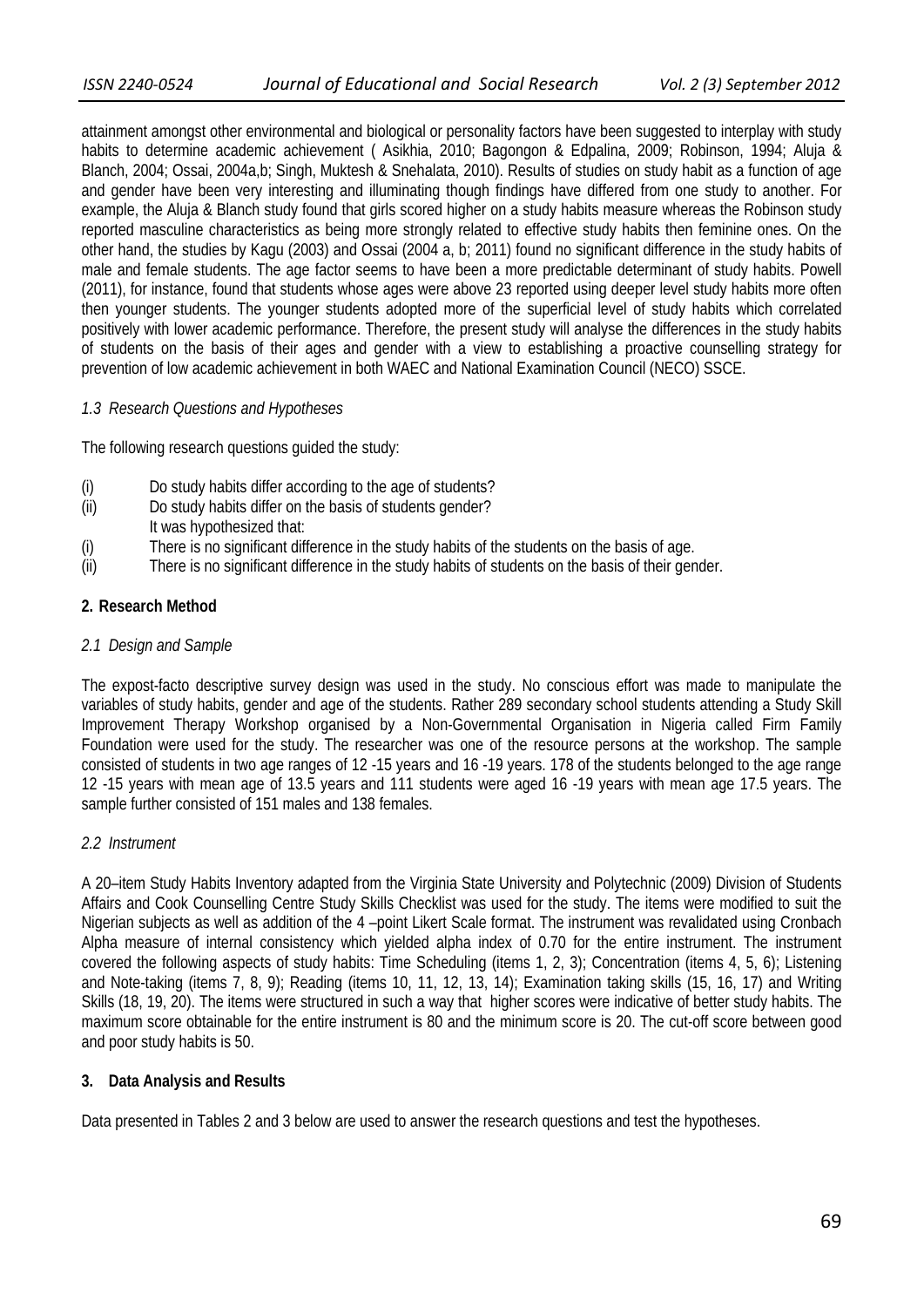| Age Range                          | n          | $\cdots$       | $\sim$ $\sim$<br>S.U | df  | Calculated       | Critical | Decision |
|------------------------------------|------------|----------------|----------------------|-----|------------------|----------|----------|
| $12 - 15$ years<br>$16 - 19$ vears | 178<br>111 | 44.99<br>58.73 | 6.94<br>8.02         | 287 | 12 17<br>12. I I | ∣.96     | P < 0.05 |

**Table 2:** Independent Samples t-test Analysis for Difference in Study Habits on the basis of Age.

Data in Table 2 show significant difference in the study habits of the two age ranges. Therefore, research question one is answered in the affirmative and the first null hypothesis is rejected. There is significant difference in the study habits on the basis of age. Study habits tend to improve with age as indicated by the higher mean performance of the 16 -19years old students. The older students reported better study habits in Time Scheduling, Concentration, Note-taking and Writing Skills.

**Table 3**: Independent Samples t-test analysis on Male and Female Students' Study Habits.

| Gender | Ш   |       | S.D  | df  | Calculated | Critical | Decision |
|--------|-----|-------|------|-----|------------|----------|----------|
|        |     |       |      |     |            |          |          |
| Male   | 151 | 53.97 | 7.90 | 287 | 14.05      | .96      | P < 0.05 |
|        |     |       |      |     |            |          |          |
| Female | 138 | 62.74 | 9.89 |     |            |          |          |

Data in Table 3 reveal significant difference in the study habits of male and female students. Answer to research question one is in affirmative and null hypothesis two is rejected. The alternative is upheld. The higher mean score for the female students suggests that they have better study habits than the males. The female students showed better study habits in the areas of Time Scheduling, Concentration, Listening, Note-taking and Reading.

## **4. Discussion of Implications for Proactive Counselling**

Guidance and Counselling services are provided in the school system to assist students overcome educational, vocational and personal- social problems (UNESCO, 2000 a & b). One of the essence is to enable students attain their optimum levels of academic achievement. Therefore, the findings of the present study have implications for counsellor's roles in adopting proactive intervention strategies towards improving academic achievement in secondary schools. The disparity in study habits on the basis of age implies that counseling interventions in study skills should start from the lower levels of education such as the basic education or Primary School. According to the Federal Republic of Nigeria (2004), Primary Education is for children aged 6 to 11 plus. Thereafter, pupils progress to the Junior Secondary School or Upper Basic Education from ages 12 -15 while the Senior Secondary School is from 16 -18. Proactive counselling aimed at improving study habits should be introduced at the early stages of education. This is tandem with the findings of Singh, Muktesh and Sinehalata (2010) that study habits improve with age and class or grade levels in children. However, most study habits are formed before the SSCE level. If a student develops poor study habits in earlier stages of education it will be difficult to change them overnight. Hence, the thrust of the argument being put forward here is that counsellors should start early to lay a foundation for good study habits before the students reach the SSCE level. The reported mean score for the 12 -15years old (44.99) and the 16 -19 years old (58.73) show that most of the students in the two age ranges have poor study habits. Brown (1999), Spivey (2006) and Asikhia (2010) have suggested that the parents of the pupils should be involved by counsellors in laying a solid foundation of good study habits from an early age. Parents could be involved in monitoring and encouraging their children to start utilizing good study habit techniques as early as possible in their life. Brown further suggested that parents who are not proficient in the English Language negatively impact on their children's academic achievement especially in countries where English language is the medium of instruction in schools. This is a strong indicator of one of the cogent reasons for the poor performance in the English Language itself in Nigeria. Parents of most candidates in the SSCE are not proficient in English language. For most Nigerian parents, English is a language of the Colonial Masters (Britain) and there is a very strong influence of the mother tongue or the pidgin English in the low academic achievement in English language. There are over 250 indigenous languages and ethnic groups in Nigeria. Therefore, school counsellors have a lot of work to do through parent consultation and education classes aimed at improving parenting styles and provision of condusive home environment as well as materials for effective study to be undertaken by their children.

Osadebe (2009: 148) evaluated students' academic performance in Senior Secondary Schools with counselling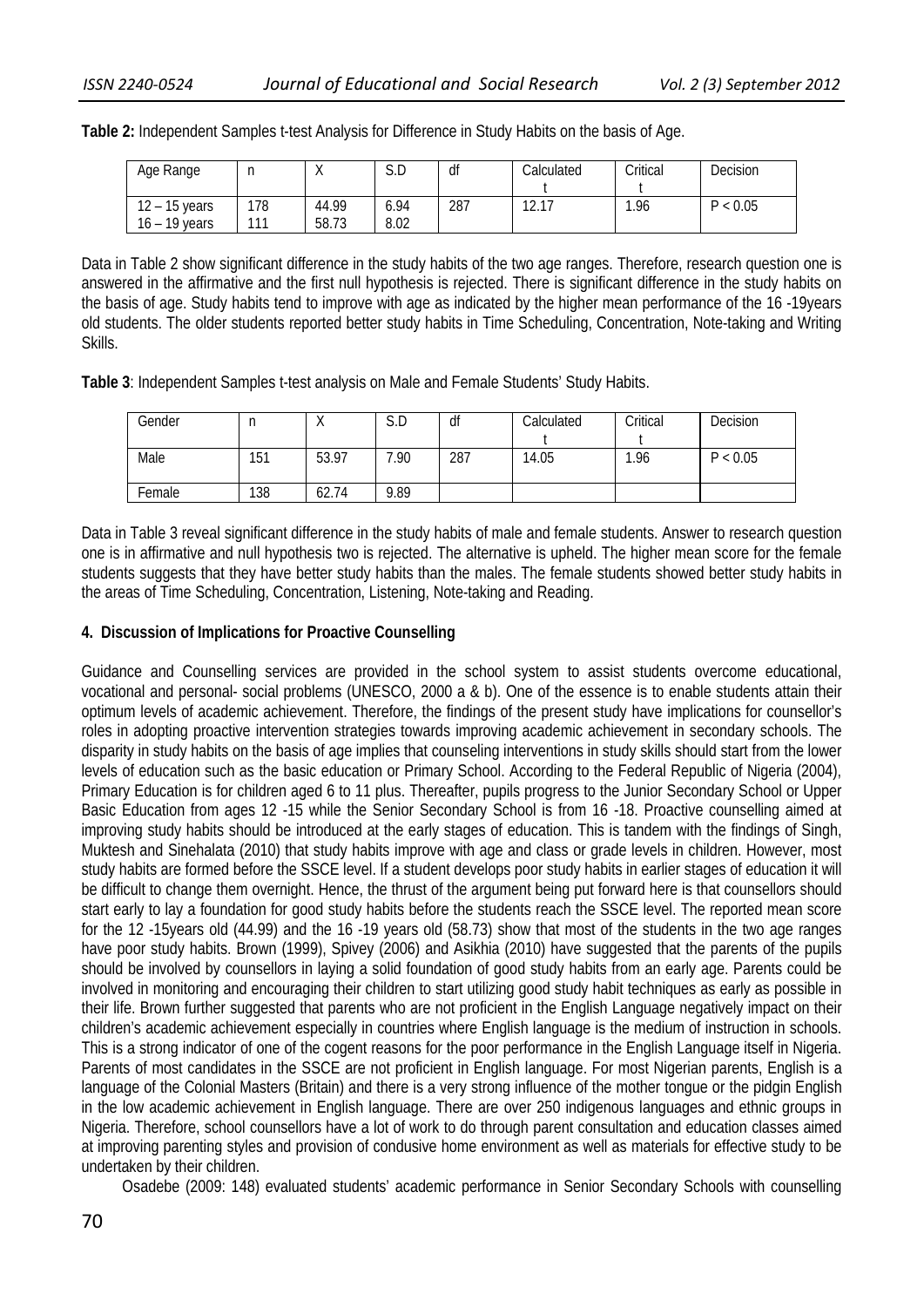services and found that "the SSCE result of students is an improvement because academic counselling was provided to the students on regular basis". The Osadebe study affirmed the fact that counselling services in schools help to improve the study habits of students which in turn contribute immensely to improved academic achievement. The Counselling Association of Nigeria [CASSON] (2003) clearly articulated the roles and functions of school counsellors in Nigeria. Amongst these roles is academic counselling which includes study habits therapy. Moreover, Hussain Ch (2006: 35) in an experimental study investigated effects of guidance services on study attitudes, study habits and academic achievement of secondary school students and found that "guidance services have significant effect on the students' study attitude, study habits and academic achievement". This implies that effective guidance and counselling in the secondary school will go a long way to change the present ugly situation of low academic achievement in the Senior Secondary Certificate Examinations by WAEC and other examination bodies around the world.

 Counselling intervention strategies should also take into cognizance the gender differences in study habits. The present study found that female students are better in Time Scheduling, Concentration, Listening, Note-taking and Reading. This agrees with Singh, Muktesh & Snehalata (2010) study which reported that girls have better study habits than boys. Therefore, individual and group counselling methods should be utilized to help male students as well as female students who have poor study habits to improve. Individual counselling refers to a one-on-one interaction between a counsellor and a client (student) with a view to helping the latter develop good study habits whereas group counselling involves 10 to 15 clients at a time (UNESCO, 2000b; Ossai, 2012). Studies have shown that both methods are effective if appropriately utilized to improve study habits. For example, Yahaya (2005) in a study of effects of group counselling and SQ3R on the study habits of secondary school students in Nigeria found that group counselling on its own and in combination with SQ3R improved the study habits of students. It was inferred that the opportunity for sincere interaction among group members facilitated improvement in study habits. This was corroborated by the Love (2008) research. She examined impact of the then current practices in group counselling on the academic achievement of African American adolescents. She concluded from her analysis of extant literature at that time that academic achievement groups yielded positive results for African American adolescents and that academic achievement begins with youth empowerment. Similarly, Brown (1999) reported a strategy adopted in Wake County, North Carolina schools in the United States of America in which school counsellors were asked to identify 30 students at risk of low academic achievement and develop programmes of counselling activities that will help improve their academic performances. This direct method was found to be very successful in helping students perform better academically. More individualized counselling methods have also been tested and found very effective such as Metacognitive and Motivational Study Strategy by Elliot, McGregor & Gable (1999); Involvement Strategy by Reed, Schallert & Deithloff (2002); and Drawing Construction (Meter, 2001). The Elliot, McGregor & Gable studies tried to ascertain the correlation between academic achievement goals, study strategies and performance in examinations and it was found that students excelled in academic performance when thy set performance approach and mastery goals of study for themselves as well as utilize deep processing study strategy. A performance approach goal is one that projects the students' self-esteem through superior academic performance while mastery goals aim at demonstrating high level internalization and competence in material being studied. Counsellors will also find the involvement study strategy very useful in helping students to achieve better academic performance. Reed, Schallert & Deithloff described this study as attentional operations that lead to psychological engrossment. It is a process of being immersed or involved in what one is studying. The degree of involvement experienced along with other affective and motivational variables that may accompany it, can be a major factor in a student's level of concentration and assimilation of study material. Drawing Construction strategy requires that students draw pictorial representation of content to be learned. Meter demonstrated that this method can be used effectively with 5th and 6th grade students (elementary school pupils) to improve academic performance. The Meter study was a replication of the Dean & Kulhavey (1981) study which was carried out among college students and it was found that drawing construction study technique facilitated college students post-test performance when learning complex details about a fictitious tribe. Drawing construction study strategies is, therefore, a good study method which could be utilized by school counsellors along with other tested and proven study strategies to help students improve their academic achievement.

#### **5. Conclusion and Recommendations**

Age and gender are significant variables accounting for differences in the study habits of students. Study habits tend to improve with age and female students seem to have better study habits than their male counterparts. Therefore, proactive counselling strategies should be adopted in helping students improve their study habits in order to attain better academic achievement in the Senior School Certificate Examinations conducted by West African Examinations Council.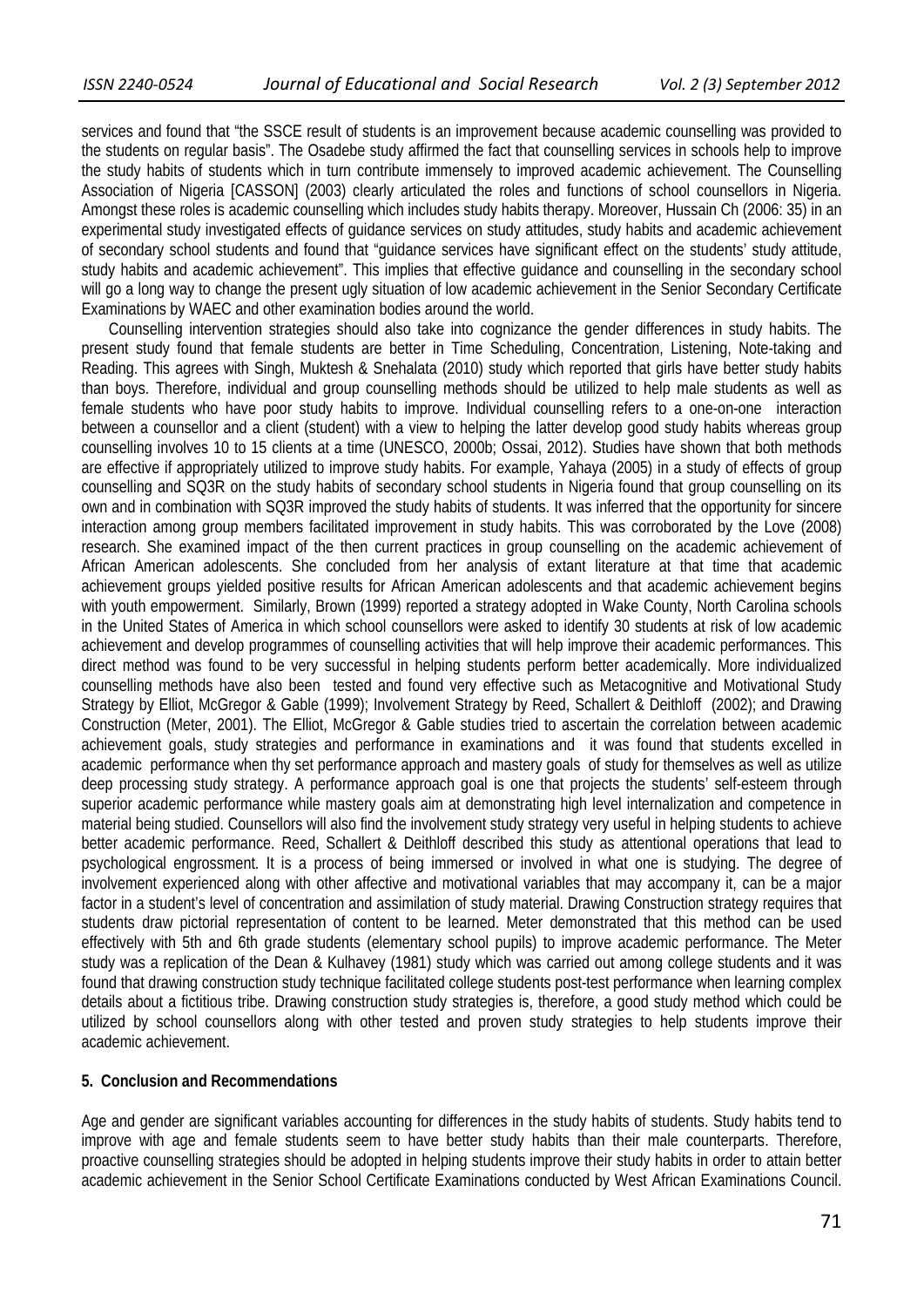Towards attainment of this desirable educational standard in Nigeria and other developing and developed countries of the world, the following recommendations are made:

- (i) Counselling strategies for prevention of low academic achievement should begin at the Basic Education level;
- (ii) Parents should be involved in monitoring students study habits at home and provision of enabling home environment condusive for deep concentration and effective study;
- (iii) Students–at-risk of poor academic achievement especially the male students should be identified and direct individual and group counselling approaches should be utilized to help them improve their study habits;
- (iv) A wide range of proactive counselling strategies identified in this study along with others should be used by school counsellors to prevent low academic achievement.
- (v) Government agencies, individuals and NGOs1 should collaborate to provide opportunities for seminars and workshops on study skills improvements for students in basic and secondary education.

## **References**

- Aluja, A. & Blanch, A (2004). Socialized personality, scholastic aptitudes, study habits, and academic achievement: Exploring the link. *European Journal of Psychological Assessment,* 20, xxx-xxx.
- Asikhia, D. A. (2010). Students and teachers' perception of the causes of poor academic performance in Ogun State Secondary Schools [Nigeria]: Implications for counselling for national development. *European Journal of Social Sciences,* 13, 229 -242.
- Bagongon, C. K & Edpalina, C.R. (2009). *The Effect of Study Habits on the Academic Performance of Freshmen Education Students in Xavier University.* A research proposal submitted to Department of Education, Xavier University, Cagayan De Oro City. Retrieved from:http://www.scriba.com/doc/24024/"THE-EFFECTS-OF-STUDY-HABITS-ON-THE-ACADEMIC-PERFORMANCE-OF-FRESHMEN-EDUCATION-STUDENTS-IN-XAVIER (May 20, 2012).
- Brown, D (1999a). Improving academic achievement: What school counsellors can do. *Eric Digest,* U.S. Department of Education.

Brown, D (1999b). *Proven Strategies for Improving Learning and Academic Achievement.* Greensoro, NC: CAPS Publications.

- Counselling Association of Nigeria (2003). *Roles and Functions of School Counsellors Within the Nigerian Setting.* Ilorin: Hatyee Press and Publishing Company Ltd.
- Crede, M. & Kuncel, N.R (2008). Study habits, skills and attitudes: The third pillar supporting collegiate academic performance. *Perspective on Psychological Science,* 3, 425 -453.
- Dean, R.S & Kulhavey, R.W (1981). Influence of spatial organization in prose learning. *Journal of Educational Psychology,* 73, 57-64.
- Elliot, A. J., MacGregor, H.A. & Gable, S. (1999). Achievement goals, study strategies and examination performance: A mediational analysis. *Journal of Educational Psychology,* 91, 549 - 562
- Federal Republic of Nigeria (2004). *National Policy on Education.* Lagos: NERDC Press.
- Felipe, M. M. (2008). *Study Habits of Grade Schoolers Affect their Academic Performance.* [online]. Retrieved from: http://www.oriobatana.com/component/content/article/68-education/148-study-habits-of-grade-schoolers-affet-their-academicperformance.html. (May 20, 2012).
- Fielden, K. (2004). *Evaluating Critical Reflection for Postgraduate Students in Computing.* [online]. Retrieved from http://www.informingscience.org/proceedings/inSITE2005/138f36Field.pdf
- Guardian Newspaper (2009, Nov. 4). Probing Mass Failure at Exams, p. 51

<u> 1989 - Johann Barn, mars eta inperiodo</u>

- Guardian Newspaper (2010, January 28). 55 Years On: Education Still in Chains, p. 13.
- Guardian Newspaper (2010, February 5). A Life Jacket to Save Secondary Education, p. 51
- Hussain Ch, A. (2006). Effect of guidance services on study attitudes, study habits and academic achievement of secondary school students. *Bulletin of Education and Research,* 28, 35 -45.
- Joint Admission and Matriculation Board (2012). *Unified Tertiary Matriculation Examination Brochure 2012/2013 Academic Session.*  Abuja: Joint Admission and Matriculation Board.
- Kagu, B (2003). *The Effect of Group Counselling on Learning and Remembering Strategies of Diploma Students in University of Maiduguri: A Panacea for Examination Malpractices.* Paper presented at the 27th Annual National Conference of the Counselling Association of Nigeria held at University of Ibadan, Nigeria.
- Love, J. R. (2008). Current practices in group counselling: Academic achievement groups for African American adolescents. *Graduate Journal of Counselling Psychology,* 1, 50 -64.
- Meter, P.V. (2001). Drawing construction as a strategy for learning from text. *Journal of Educational Psychology,* 93, 129- 140.
- Nigerian Elites Forum (2012). *Tackling Mass Failure in WAEC and NECO Examinations.* [online]. Retrieved from

<sup>1</sup> Firm Family Foundation, an NGO in Nigeria, is appreciated for the opportunity provided for the researcher to participate in the Study Skills Improvement Therapy Workshop for secondary school students at Mary Mount College Agbor on October 19, 2011 and Delta State University Secondary School, Abraka on February 2, 2012.